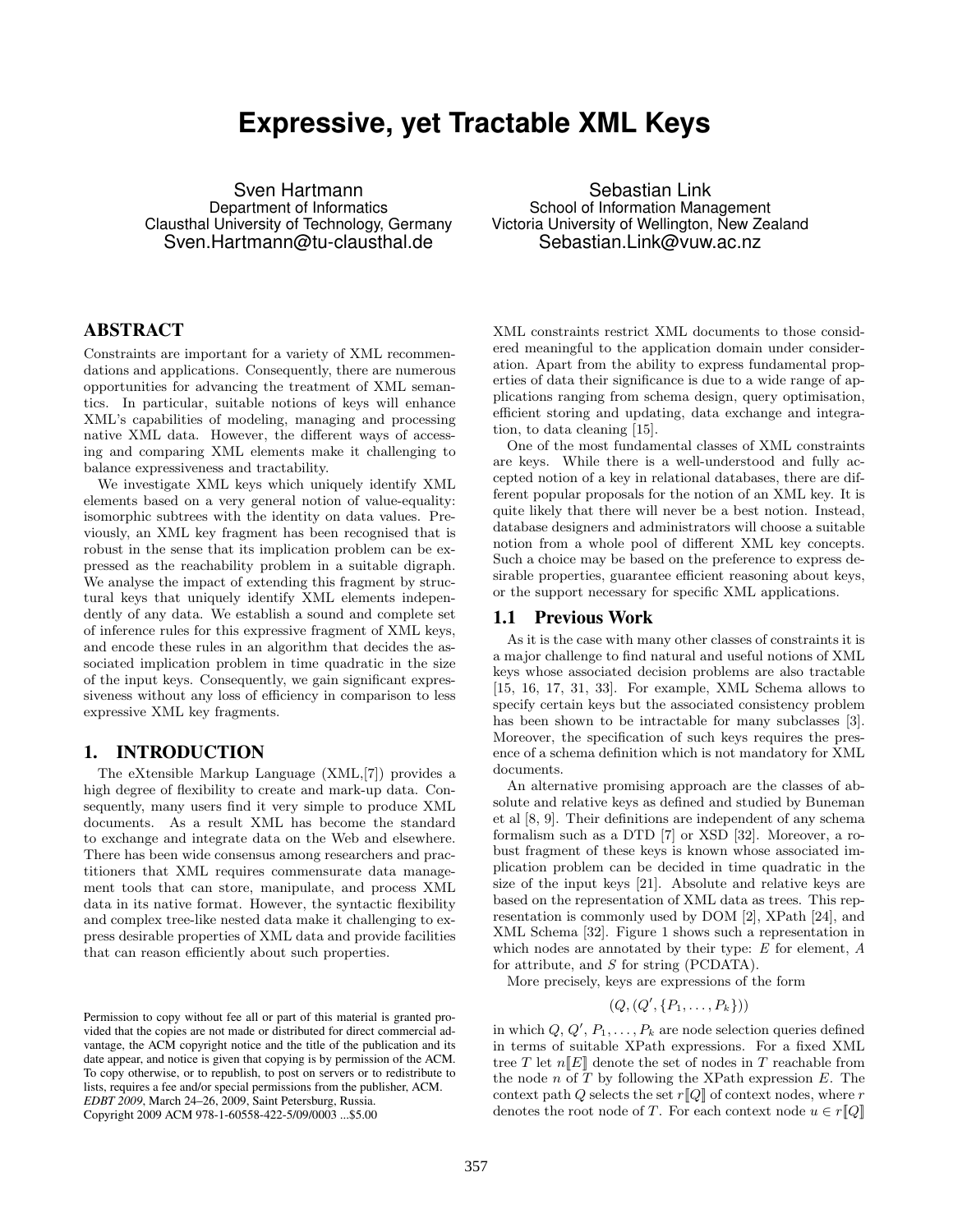

Figure 1: An XML data tree

the target path  $Q'$  selects the set  $u\llbracket Q' \rrbracket$  of target nodes, and for every target node  $v \in u\llbracket Q' \rrbracket$  and for every  $i = 1, ..., k$ the key path  $P_i$  selects the set  $v[P_i]$  of key nodes. An XML tree satisfies the key  $(Q, (Q', \{P_1, \ldots, P_k\}))$  if for all target nodes  $v, v'$  that belong to the same set of context nodes the following holds: if for all  $i = 1, \ldots, k$  the key node sets  $v[[P_i]]$ and  $v'[P_i]$  agree, then v and v' agree themselves. Different XML key proposals define different notions of agreement. For a comparison of popular XML key proposals see [18]. In this paper we follow the notion of agreement from [8, 9, 21] where  $v[[P_i]]$  and  $v'[P_i]]$  agree whenever there are nodes  $w \in v[\![P_i]\!]$  and  $w' \in v'[\![P_i]\!]$  such that w and w' form the roots of isomorphic subtrees with the identity on strings. Moreover,  $v$  and  $v'$  agree in the definition above whenever they denote the same node.

In Figure 1 the following absolute key is reasonable: the doi-value identifies the publ node in the entire tree. That is, the doi subnodes of different publ nodes must have different values. In contrast, an author cannot be identified in the entire tree by its *first* and *last* subnodes since the same author can have more than one publication. However, the author can indeed be identified by its first and last subnodes relatively to the publ node. That is, for each individual publ node, different author subnodes must differ on their first or last subnode value. These examples already indicate that the choice of an XPath language for accessing context nodes, target nodes and key nodes is crucial. If the language is too rich many properties may be expressed but reasoning may become intractable, or even infeasible. If the language is too simple, reasoning may be extremely efficient but the language is incapable of expressing many important properties of the application domain. For the original notion of XML keys [8] the context and target path expressions may use parent-child and ancestor-descendant navigation as well as wildcards for node labels, while key path expressions may use parent-child navigation. In [9] context and target path expressions may not use node label wildcards, but key path expressions may use both parent-child and ancestordescendant navigation. So far, however, an axiomatisation only exists for the fragment of XML keys from [9] in which the set of key path expressions is required to be non-empty and key path expressions may use parent-child navigation [21]. The implication problem of this fragment is characterised by the reachability problem of a suitable digraph and decidable in time quadratic in the size of the input [20]. The axiomatisability and implication problem of most other XML key fragments are still open [8]. In this paper, we will

analyse the impact of keys with an empty set of key path expressions on the fragment studied in [20].

Interestingly, an empty set of key path expressions can add a significant amount of expressiveness to the language of XML keys. More precisely, the previous examples of XML keys have all identified nodes based on the values of the key nodes. In sharp contrast, structural keys, i.e. keys with an empty set of key path expressions, identify nodes independently of any data. For instance, there is at most one *doi* subnode in every subtree rooted at a publ node. In other words, there is at most one document identifier for each publication. On the other hand, publ nodes may have more than a single author descendant unless we want to restrict our attention to publications authored by a single person. Hence, structural keys can express significant properties of XML data, but identify nodes quite differently from previously studied keys.

Notice that the articles in [12, 13] analyse an orthogonal fragment of XML keys where value-equality is restricted to string-equality on attribute nodes but structural keys are permitted. This semantics deviates considerably from the more expressive approach, well grounded by the same authors in their earlier papers [8, 9]. Our work here carries forward the investigation of the original approach. Indeed, we will focus on the interaction between structural keys and the keys investigated in [21].

More recent work on XML constraints include [4, 5, 8, 9, 10, 11, 16, 17, 20, 21, 22, 35, 37], for a brief survey see [15].

## 1.2 Contributions

We investigate the XML key fragment  $K'$  that results from extending the robust fragment  $K$  from [21] by structural keys. We believe that an investigation of this fragment is important for several reasons:

- as the name suggests, structural keys provide a means to identify elements of an XML document based on the structure of the document alone and independently of any data. This is a feature that distinguishes XML from other data models, and therefore justifies a special investigation.
- Structural keys occur naturally in XML documents. For instance, these keys can express the uniqueness of attribute labels as required by the W3C recommendation [7]. Moreover, among other constraints structural keys also cover the maxOccurs-attribute provided by XML Schema [32] where the value is 1.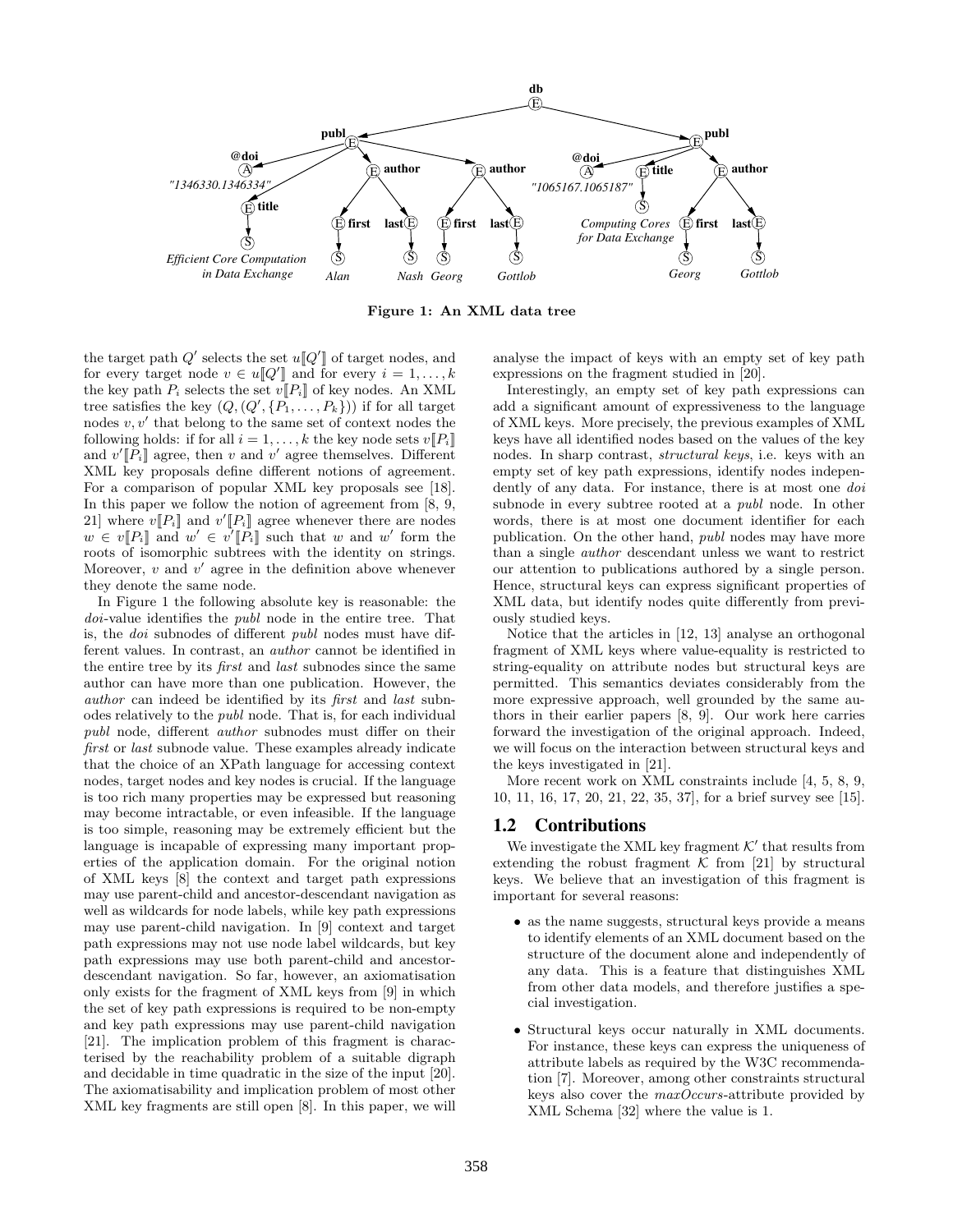- Structural keys identify element nodes by means that are different from classes that have previously been studied. Therefore, it is interesting to investigate their impact on such classes.
- Apart from node label wildcards the class  $K'$  defines exactly those XML keys that were originally proposed in [8].
- $\bullet$  Our results show that  $\mathcal{K}'$  forms a large tractable fragment of numerical constraints whose implication problem is strongly  $coNP$ -hard. Hence,  $K'$  constitutes a class of XML keys that is attractive to many XML applications.

In contrast to the class  $K$  we cannot characterise the implication of keys in  $K'$  in terms of the reachability problem in a suitable digraph. This is not a surprise because structural keys do use different means to identify element nodes.

Next we characterise the expressiveness of  $K'$  in purely syntactical terms. More precisely, we establish an axiomatisation for  $K'$ , i.e., a set of inference rules which is sound and complete for the reasoning about XML keys in  $K'$ . The axiomatisation has several benefits:

- one can infer all implicitly specified keys from the explicitly specified keys. This means we have an automatic way of exhausting all the conclusions that follow from the specification of our keys. Such a method is extremely handy for design and validation purposes, for data cleaning, and also for query optimisation. In particular, we can ensure that we have exploited all opportunities of utilising implicit knowledge for these purposes.
- it provides insight into the properties of structural keys. In contrast to the fragment  $K$ , for instance, in  $K'$  we have non-trivial absolute keys that are consequences of relative keys.
- the syntactic inference rules can be encoded in an algorithm that decides the implication of keys in  $K'$  efficiently.

Indeed, we will devise an algorithm that decides XML key implication in  $K'$  in time quadratic in the size of the input keys. Notice that this algorithm requires as input a set of explicitly specified XML keys and an additional XML key and returns yes precisely when this additional key is implied by the set of explicitly specified keys. An enumeration algorithm based on the inference rules of an axiomatisation, however, requires only the set of explicitly specified keys as input, and returns an enumeration of all implicitly specified keys. Hence, these two algorithms establish different facilities to reason about XML keys. To the best of our knowledge, these are the first reasoning facilities for the fragment  $K'$ . Our results show that there is no loss in efficiency when adding structural keys to  $K$ . Consequently, our algorithms establish a gain in expressiveness that comes for free in terms of efficiency.

In contrast, it has been shown that the implication of upper-bound constraints, which allow the specification of arbitrary upper bounds on the number of target nodes (e.g. that each author has at most three first names), is strongly coNP-hard to decide. Therefore, our results show that the

fragment  $K'$  (in which keys have a fixed upper bound of 1) forms an expressive tractable subclass [20].

It is not surprising that the difference in the semantics of keys in [12, 13] to keys in this and other papers [8, 9, 21] results in different axiomatisations and decision algorithms, cf. [13].

#### 1.3 Organisation

We use Section 2 to formalise the underlying XML tree model, the navigational path languages, the notion of value equality and the notion of XML keys [8, 9]. In Section 3 we introduce the key fragment  $K'$ , and establish a finite axiomatisation for the implication of keys in  $K'$ . In Section 4 we briefly summarise the techniques that have previously been established for reasoning about keys in  $K$ . Section 5 illustrates why these techniques cannot simply be extended to the larger key fragment  $K'$ . Subsequently, we develop new techniques in Section 6 that enable us to reason about XML keys in  $K'$  efficiently. It is demonstrated in Section 7 that  $K'$ forms a large tractable subclass of another constraint class which is likely to be intractable. Finally, we conclude and briefly comment on future work in Section 8.

## 2. PREREQUISITES

In this section we recall the basics of the XML tree model, the notion of value equality, and describe the path language used to locate sets of nodes within an XML tree. Throughout the paper we assume familiarity with basic terminology from graph theory, see e.g. [23].

It is common to represent XML data by ordered, nodelabelled trees. We assume that there is a countably infinite set E denoting element tags, a countably infinite set A denoting attribute names, and a singleton set  $\{S\}$  denoting text (PCDATA). We further assume that these sets are pairwise disjoint, and put  $\mathcal{L} = \mathbf{E} \cup \mathbf{A} \cup \{S\}$ . We refer to the elements of  $\mathcal L$  as *labels*.

An XML tree is a 6-tuple  $T = (V, lab, ele, att, val, r)$  where V denotes a set of nodes, and lab is a mapping  $V \to \mathcal{L}$ assigning a label to every node in V. A node  $v \in V$  is called an *element node* if  $lab(v) \in \mathbf{E}$ , an *attribute node* if  $lab(v) \in \mathbf{A}$ , and a text node if  $lab(v) = S$ . Moreover, ele and att are partial mappings defining the edge relation of T: for any node  $v \in V$ , if v is an element node, then  $ele(v)$  is a list of element and text nodes in  $V$  and  $att(v)$  is a set of attribute nodes in  $V$ . If  $v$  is an attribute or text node then  $ele(v)$  and  $att(v)$  are undefined. The partial mapping val assigns a string to each attribute and text node: for each node  $v \in V$ ,  $val(v)$  is a string if v is an attribute or text node, while  $val(v)$  is undefined otherwise. Finally, r is the unique and distinguished root node.  $T$  is said to be *finite* if V is finite, and is said to be *empty* if V consists of the root node only.

For a node  $v \in V$ , each node w in  $ele(v)$  or  $att(v)$  is called a *child* of v, and we say that there is an edge  $(v, w)$  from v to w in T. A path p of T is a finite sequence of nodes  $v_0, \ldots, v_m$ in V such that  $(v_{i-1}, v_i)$  is an edge of T for  $i = 1, \ldots, m$ . We call p a path from  $v_0$  to  $v_m$ , and say that  $v_m$  is reachable from  $v_0$  following the path p. The path p determines a word  $lab(v_1) \cdots lab(v_m)$  over the alphabet  $\mathcal{L}$ , denoted by  $lab(p)$ . For a node  $v \in V$ , each node w reachable from v is called a descendant of v. Note that an XML tree has a tree structure: for each node  $v \in V$ , there is a unique path from the root node r to v.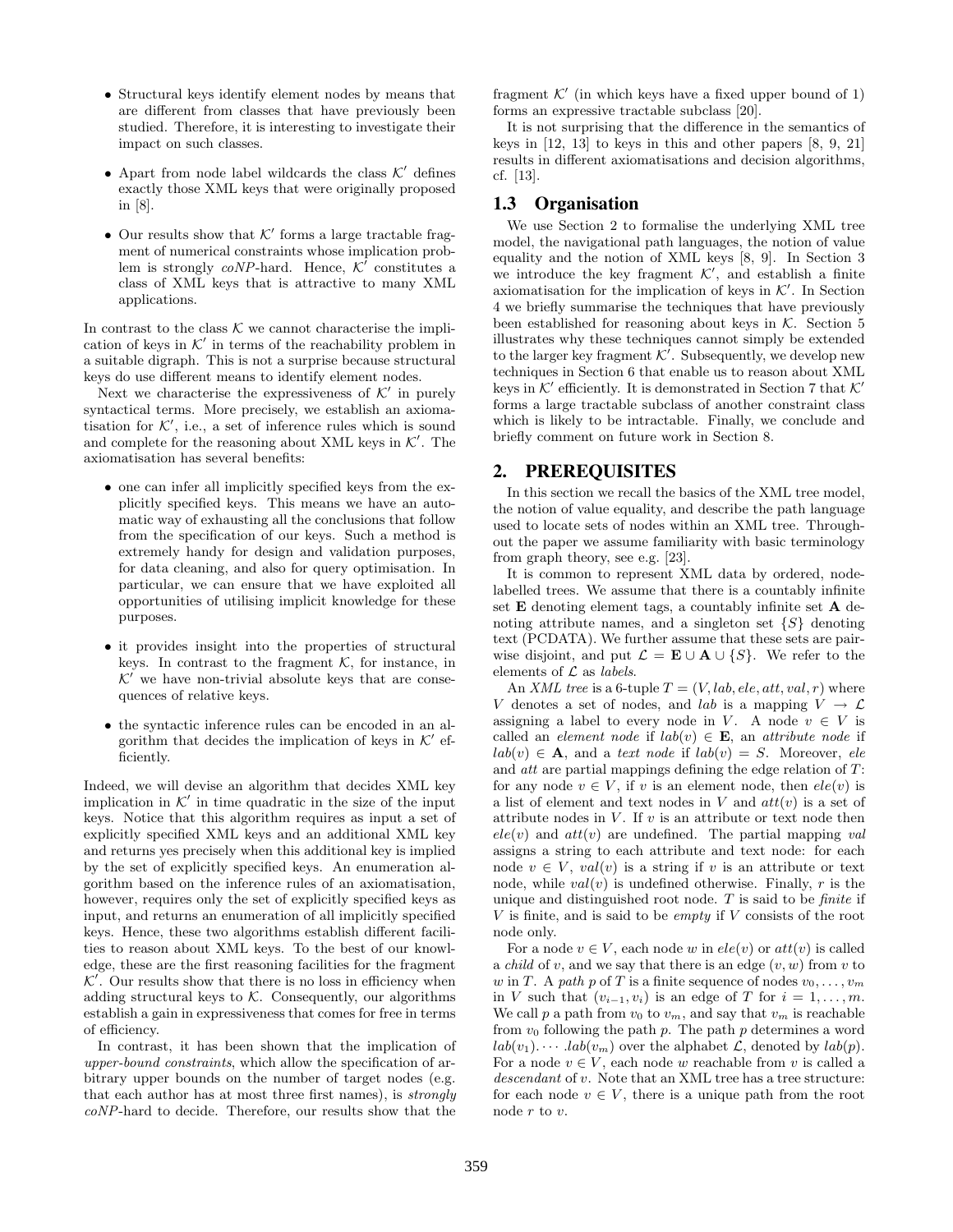We can now define value equality for pairs of nodes in an XML tree. Informally, two nodes  $u$  and  $v$  of an XML tree  $T$ are value equal if they have the same label and, in addition, either they have the same string value if they are text or attribute nodes, or their children are pairwise value equal if they are element nodes. More formally, two nodes  $u, v \in V$ are value equal, denoted by  $u = v$ , if and only if the subtrees rooted at  $u$  and  $v$  are isomorphic by an isomorphism that is the identity on string values. That is, two nodes  $u$  and  $v$ are value equal when the following conditions are satisfied:

(a)  $lab(u) = lab(v)$ ,

- (b) if u, v are attribute or text nodes, then  $val(u) = val(v)$ ,
- (c) if  $u, v$  are element nodes, then  $(i)$  if

$$
att(u) = \{a_1, \ldots, a_m\},\
$$

then  $att(v) = \{a'_1, \ldots, a'_m\}$  and there is a permutation  $\pi$  on  $\{1, \ldots, m\}$  such that  $a_i =_v a'_{\pi(i)}$  for  $i = 1, \ldots, m$ , and  $(ii)$  if

$$
ele(u)=[u_1,\ldots,u_k],
$$

then 
$$
ele(v) = [v_1, \ldots, v_k]
$$
 and  $u_i =_v v_i$  for  $i = 1, \ldots, k$ .

Note that the notion of value equality takes the document order of the XML tree into account. As an example, all teacher -nodes in Figure 1 are value equal. We remark that  $v = v$  is an equivalence relation on the node set V of the XML tree. This is easy to observe as value equality between nodes corresponds to isomorphism of the subtrees rooted at these nodes.

In order to define XML keys we need a mechanism for selecting nodes in an XML tree. Path expressions have been widely used for node selection in XML theory and practice, cf. [24, 31]. We are interested in path languages that are expressive enough to be practical, yet sufficiently simple to be reasoned about efficiently. This is the case for the languages  $PL$  and  $PL_s$  that have been used in [8, 9] for the definition of XML keys. For the sake of completeness we will briefly introduce these languages here.

Let  $\mathcal{\rpreceq}^*$  be a distinguished symbol not in  $\mathcal{L}$ . It will serve as a variable length don't care wildcard, that is, as a combination of a *single symbol* wildcard (denoted by  $\Box$ ) and the Kleene star  $(*)$ . Let  $PL$  denote the set of all words over the alphabet  $\mathcal{L} \cup \{$ <sub>-</sub><sup>\*</sup>}. Further let  $PL_s$  be the subset of  $PL$ containing all words over the alphabet  $\mathcal{L}$ . Both  $PL$  and  $PL_s$ form free monoids with the binary operation of concatenation (denoted by .) and the empty word (denoted by  $\varepsilon$ ) as identity element.

Let  $P, Q$  be words from  $PL$ . P is a refinement of  $Q$ , denoted by  $P \in Q$ , if P is obtained from Q by replacing wildcards in  $Q$  by words from  $PL$ . For example, *publ.author.first* is a refinement of  $\angle^*$ . first. Note that  $\in$  is a pre-order on *PL*. Let  $\sim$  denote the congruence induced by the identity \*.. \* =  $\Delta$  \* on PL. Observe that  $P \sim Q$  holds if and only if P and Q are refinements of each other.

We now define the semantics of words from  $PL$  in the context of XML. Let  $Q$  be a word from  $PL$ . A path  $p$  in the XML tree T is called a Q-path if  $lab(p)$  is a refinement of Q. For nodes  $v, w \in V$ , we write  $T \models Q(v, w)$  if w is reachable from  $v$  following a  $Q$ -path in  $T$ . For example, in the XML tree in Figure 1, all first-nodes are reachable from the root node following a *publ.author.first*-path. Obviously, they are also reachable from the root node following

a \_\*.first-path. For a node  $v \in V$ , let  $v[[Q]]$  denote the set of nodes in  $T$  that are reachable from  $v$  following any  $Q$ -path, that is,  $v[Q] = \{w | T \models Q(v, w)\}.$  As an example consider the second *semester*-node  $v$  in the XML tree in Figure 1. Then  $v\llbracket_{\cdot}^*$  student is the set of all *student*-nodes that are descendants of the second semester node. We use  $\llbracket Q \rrbracket$  as an abbreviation for  $r\llbracket Q \rrbracket$  where r is the root node of T. Thus, [L<sup>\*</sup>.first] is the set of all *first*-nodes in the entire XML tree.

Recall that each attribute or text node in an XML tree T is a leaf. Therefore, a word  $Q$  from  $PL$  is said to be valid if it does not have labels  $\ell \in A$  or  $\ell = S$  in a position other than the last one. Note that each prefix of a valid  $Q$  is valid, too.

Let  $P, Q$  be words from  $PL$ .  $P$  is *contained* in  $Q$ , denoted by  $P \subseteq Q$ , if for every XML tree T and every node v of T we have  $v[[P]] \subseteq v[[Q]]$ . It follows immediately from the definition that  $P \in Q$  implies  $P \subseteq Q$ .

The containment problem of  $PL$  is to decide, given valid P and Q from PL, whether  $P \subseteq Q$  holds. In [9] it is shown that valid P, Q from PL satisfy  $P \subseteq Q$  if and only if P is a refinement of  $Q$  and that the containment problem of  $PL$ can be decided in quadratic time.

In accordance with [8] we will work with the quotient set  $PL_{/\sim}$  rather than with PL directly: A word from PL is in normal form if it has no consecutive wildcards. Each congruence class contains a unique word in normal form. Each word from  $PL$  can be transformed into normal form in linear time, just by removing superfluous wildcards. In particular, each word from  $PL_s$  is in normal form. The length  $|Q|$  of a PL expression Q is the number of labels in  $Q$  plus the number of  $\bar{z}^*$  in the normal form of  $Q$ , cf. [9]. The empty path expression  $\varepsilon$  has length 0. The natural homomorphism from  $PL$  to  $PL_{/\sim}$  is an isomorphism when restricted to words in normal form. By abuse of notation we will use the words from  $PL$  to denote their respective congruence class, cf. [8]. It is a straightforward exercise to extend the terminology introduced above for PL to  $PL_{\ell \sim}$ .

We will call members of  $PL_{\ell_{\infty}}$  (and  $PL_{s/\sim}$ ) PL expressions (or  $PL_s$  expressions, respectively) in order to emphasise their use for node selection in XML. Note that there is an easy conversion of  $PL$  expressions to XPath expressions [24], just by replacing "-\*" with ".//." and "." with "/".

The choice of a path language for selecting nodes in XML trees is directly influenced by the complexity of its containment problem. Buneman et al.  $[8, 9]$  argue that  $PL$  is simple yet expressive enough to be adopted by data designers and maintained by systems for XML applications.

To conclude this section we repeat the notion of value intersection from [9]: For nodes  $v$  and  $v'$  of an XML tree  $T$ , the value intersection of  $v[[Q]]$  and  $v'[Q]]$  is given by  $v[[Q]] \cap_v$  $v' [Q] = \{(w, w') \mid w \in v[\bar{Q}], w' \in v'[\bar{Q}], w =_v w'\}.$  That is,  $v\llbracket Q \rrbracket \cap_v v' \llbracket Q \rrbracket$  consists of all those node pairs in T that are value equal and are reachable from  $v$  and  $v'$ , respectively, by following Q-paths.

## 3. KEYS FOR XML

In this paper we study the following fragment  $K'$  of XML keys.

DEFINITION 1. A key constraint  $\varphi$  for XML (or short XML key) is an expression  $(Q, (Q', S))$  where  $Q, Q'$  are PL expressions and  $S$  is a finite set of  $PL_s$  expressions such that  $Q.Q'.P$  are valid PL expressions for all P in S, if S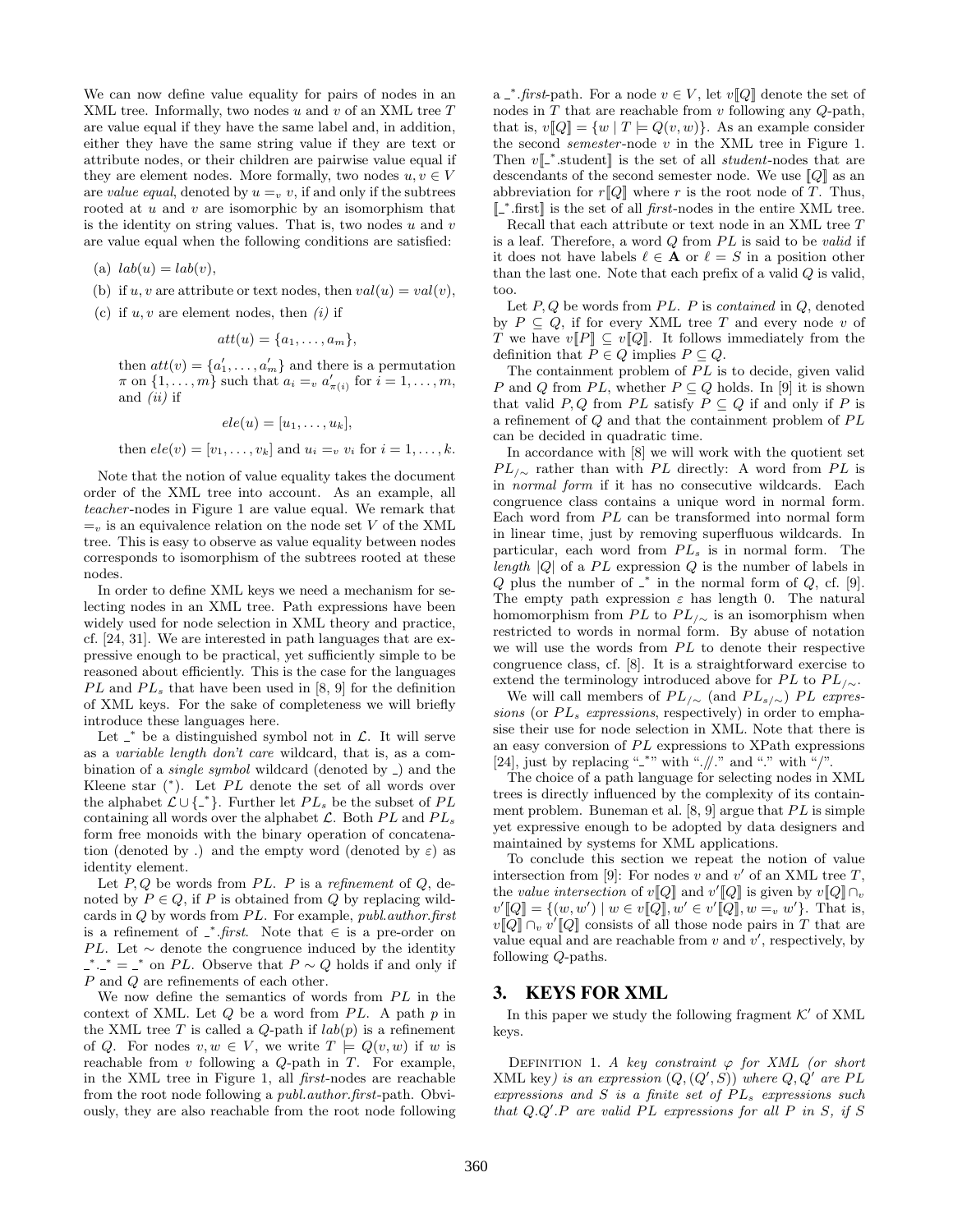is non-empty, and  $Q.Q'$  is a valid PL expression, if S is empty. Herein,  $Q$  is called the context path,  $Q'$  is called the target path, and the elements of S are called the key paths of  $\varphi$ . If  $Q = \varepsilon$ , we call  $\varphi$  an absolute key; otherwise  $\varphi$  is called a relative key.  $\square$ 

For an XML key  $\varphi$ , we use  $Q_{\varphi}$  to denote its context path,  $Q'_{\varphi}$  to denote its target path,  $S_{\varphi}$  to denote its set of key paths and  $P_1^{\varphi}, \ldots, P_{k_{\varphi}}^{\varphi}$  to denote the elements of  $S_{\varphi}$ , where  $k_{\varphi}$  is the non-negative number of its key paths.

Finally, an XML key  $\varphi$  is called *structural* if and only if  $S_{\varphi} = \emptyset$ , and let K denote the class of XML keys that results from  $K'$  by removing all structural keys.

DEFINITION 2. An XML tree T satisfies the XML key  $\varphi$ if and only if for all nodes  $q \in \llbracket Q_{\varphi} \rrbracket$  and all nodes  $q'_1, q'_2 \in$  $q[Q_{\varphi}']$  such that for all  $i = 1, \ldots, k$  there are nodes  $x_i \in$  $q_1^{\prime}$   $\llbracket P_i^{\varphi} \rrbracket$ ,  $y_i \in q_2^{\prime}$   $\llbracket P_i^{\varphi} \rrbracket$  with  $x_i =_v y_i$ , then  $q_1^{\prime} = q_2^{\prime}$ .

In particular, an XML tree satisfies the structural key  $\varphi$ if and only if for all nodes  $q \in [ \mathbb{Q}_\varphi ]$  the set  $q [ \mathbb{Q}_\varphi ]$  contains at most one element.

Example 1. We formalise some of the examples from the introduction. In an XML tree that satisfies the absolute key

$$
(\varepsilon, (\_\_*,publ, \{doi\}))
$$

one will never be able to find two different publ nodes that have value equal doi subnodes. Furthermore, under a publ node in an XML tree that satisfies the relative key

$$
(\_^*.publ, (author, \{first.S, last.S\}))
$$

one will never find two different author subnodes that are value-equal on some first.S subnodes and on some last.S subnodes.

If we specify the structural key

$$
(\_^*,publ, (doi, \emptyset)),
$$

then every legal XML tree must not have any two distinct doi *children nodes under any* publ-node.  $\square$ 

EXAMPLE 2. Definition 1 guarantees that keys in  $K'$ , in particular structural keys, cover XML Schema constraints of the form maxOccurs="1" [32]. However, keys in the class  $K$  cannot express these constraints. Moreover, structural keys can also express common constraints that cannot be expressed by the maxOccurs attribute. As an example, consider a university that is divided into several faculties. Each faculty has several schools, each school has a head, and for every faculty there is a single dean who is one of the heads in the schools of the faculty. Based on this format, we may then specify the structural key

#### $(\_ * . \,faculty, (school. \, head. \, dean, \emptyset))$

stating that in every faculty there is at most one dean who is the head of some school within the faculty.  $\square$ 

Let  $\Sigma$  be a finite set of keys in  $K'$ . An XML tree T satisfies  $Σ$  if and only if T satisfies every  $σ ∈ Σ$ . Let  $Σ ∪ {φ}$  be a finite set of keys in K'. We say that  $\Sigma$  (finitely) implies  $\varphi$ , denoted by  $\Sigma \models_{(f)} \varphi$ , if and only if every (finite) XML tree T that satisfies  $\Sigma$  also satisfies  $\varphi$ . The *(finite) implication* problem is to decide, given any finite set of keys  $\Sigma \cup {\varphi}$ , whether  $\Sigma \models_{(f)} \varphi$ . For a finite set  $\Sigma$  of keys in  $\mathcal{K}'$ , let

 $\Sigma_{(f)}^* = \{ \varphi \in \mathcal{K}' \mid \Sigma \models_{(f)} \varphi \}$  be its *(finite) semantic closure,* i.e., the set of all keys (finitely) implied by  $\Sigma$ . Finite and unrestricted implication problem coincide, even for a more general class of XML keys than  $K'$ , cf. [9]. We will therefore commonly speak of the *implication problem* for keys in  $K'$ .

The notion of derivability  $(\vdash_{\mathfrak{R}})$  with respect to a set  $\mathfrak{R}$  of inference rules can be defined analogously to the notion in the relational data model [1, pp. 164-168]. For a set  $\Sigma$  of keys in  $\mathcal{K}'$ , let  $\Sigma_{\mathfrak{R}}^+ = \{ \varphi \mid \Sigma \vdash_{\mathfrak{R}} \varphi \}$  be its *syntactic closure* under inference using R.

As a first contribution we establish that the set  $\Re$  of inference rules in Table 1 is *sound* (i.e.,  $\Sigma_{\mathfrak{R}}^+ \subseteq \Sigma^*$ ) and *complete* (i.e.,  $\Sigma^* \subseteq \Sigma_{\mathfrak{R}}^+$ ) for the implication of keys in  $\mathcal{K}'$ .

Notice that the first nine inference rules of the top three lines in Table 1 form an axiomatisation for the class  $K$  [21]. In that case, the prefix rule reduces to the epsilon-prefix rule  $(Q, (Q', S \cup \{\varepsilon, P'\}))$ 

$$
\frac{(\mathcal{Q}, (\mathcal{Q}, \mathcal{S} \cup \{\varepsilon, F\}))}{(Q, (Q', \mathcal{S} \cup \{\varepsilon, P'.P''\}))}, \text{cf. [21]}.
$$

We will exemplify the four new inference rules by examples from the XHTML language [29]. The examples will also provide insight into the expressiveness of structural keys.

Suppose that for each table row of an XHTML table a cell (table data) can be identified by its contents (the string S), and suppose further that in each XHTML table there is at most one table row. Then it follows that in each XHTML table, each cell of that row is uniquely identified by its contents. This reasoning can be formalised by our keys: the two keys

 $\sigma_1 = (\_$ \*,\texttt{table.tr},(\texttt{td},\{S\}))

and

$$
\sigma_2 = (\tt_\texttt{-}.table, (\texttt{tr}, \emptyset))
$$

imply the key

$$
\varphi = (\_\texttt{``.table}, (\texttt{tr.td}, \{S\})).
$$

Indeed,  $\varphi$  can be inferred from  $\sigma_1$  and  $\sigma_2$  by a single application of the context-to-target rule.

For path expressions  $Q \in PL$  and  $P \in PL_s$ , Q is said to have border P if and only if there are some path expressions  $Q', Q'' \in PL$  such that  $Q = P.Q'$  and  $Q = Q''.P$ . The expression Q is said to have the proper border P if and only if Q has border P and  $Q \neq P$ . For instance, the path expression ol.li.ol.li.ol has proper border ol.li.ol, and the path expression li has proper border  $\varepsilon$ , but  $\varepsilon$  has no proper border since its only border  $\varepsilon$  is not proper.

Suppose that every ordered list of an XHTML document can contain at most one unordered list as a subelement. Then it is also true, for instance, that each subelement of an unordered list nested inside another unordered list inside an ordered list can be identified by its list item. In terms of XML keys this reads as follows: the key

$$
\sigma = (\tt_\text{-.01},(\tt_\text{-.u1},\emptyset))
$$

implies the key

$$
\varphi = (\varepsilon, (\_\texttt{-.01}\_\texttt{..01} \_\texttt{..01}\_\texttt{..01} \_\texttt{..01} \_\texttt{..01}^*, \{1i\})).
$$

However,  $\varphi$  can be inferred from  $\sigma$  by a single application of the border rule. In particular, ul is a proper border of ul. ∗ .ul.

The previous examples illustrate how structural keys enable us to reason about patterns. For instance, certain nestings of elements may be restricted. Among others, our ax-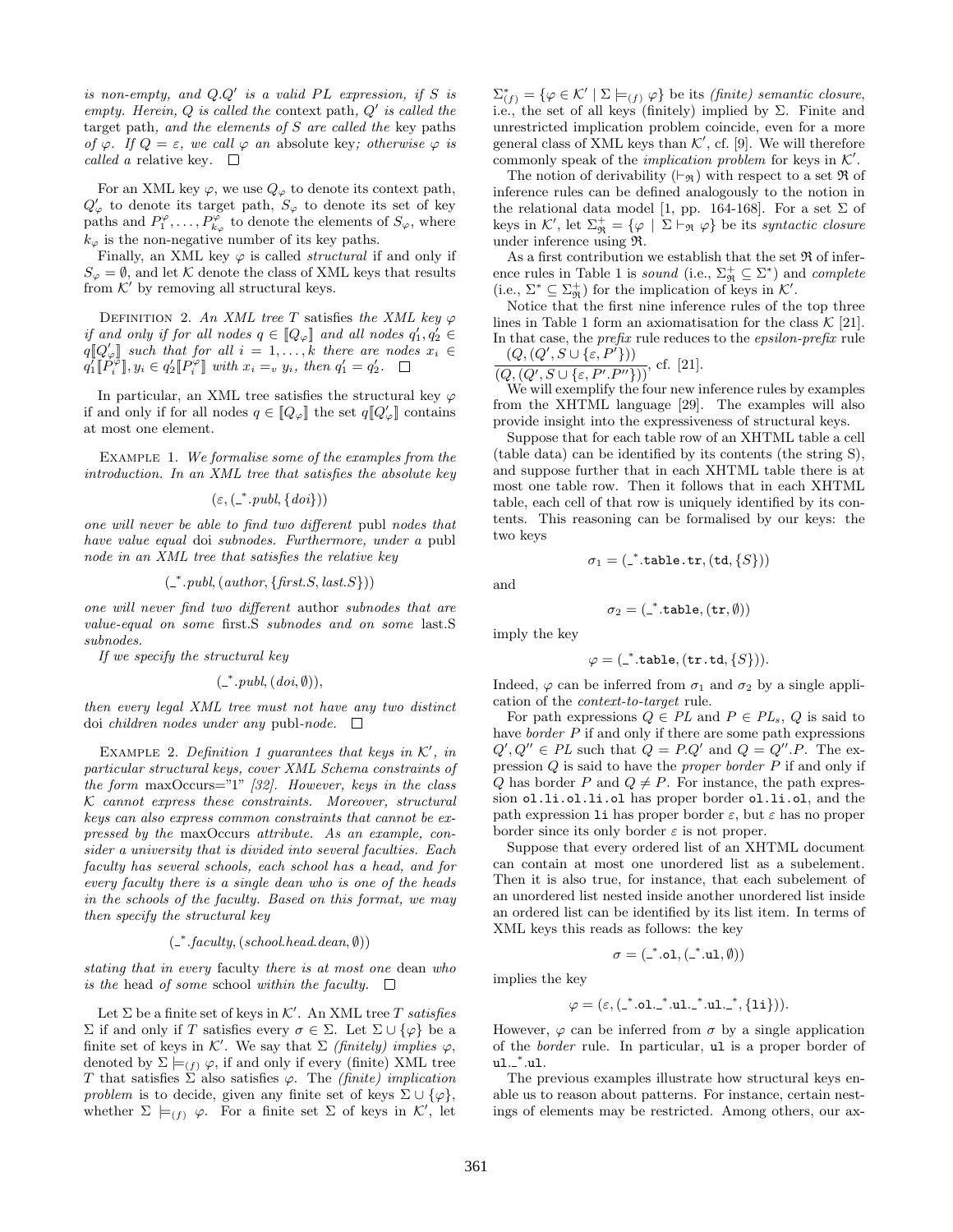| $(Q, (Q', S \cup \{P, P, P'\})$ )     | $(Q, (Q', S \cup \{P, P, P'\})$ ) | $(Q, (Q', S \cup \{P, P, P'\})$ ) | $(Q, (Q', S \cup \{P\})$ |                   |                   |                   |                     |                   |                   |                   |                   |                        |
|---------------------------------------|-----------------------------------|-----------------------------------|--------------------------|-------------------|-------------------|-------------------|---------------------|-------------------|-------------------|-------------------|-------------------|------------------------|
| $(Q, (Q', S \cup \{P, P, P', P'\})$ ) | $(Q, (Q', S \cup \{P\})$ )        | $(Q, (Q', P, \{P'\})$ )           |                          |                   |                   |                   |                     |                   |                   |                   |                   |                        |
| $(Q, (Q', S \cup \{P, P\})$ )         | $(Q, (Q', S \cup \{P\})$ )        | $(Q, (Q', (P, P'))$               |                          |                   |                   |                   |                     |                   |                   |                   |                   |                        |
| $(Q, (Q', (P, S'))$ )                 | $(Q, (Q', (P, P'))$ )             | $(Q, (Q', (P, P')))$              |                          |                   |                   |                   |                     |                   |                   |                   |                   |                        |
| $(Q', (Q', S))$ )                     | $(Q, (Q', (P, S))$                | $(Q, (Q', (P, P')))$              |                          |                   |                   |                   |                     |                   |                   |                   |                   |                        |
| $(Q, (Q', \{P, P'   P' \in S\})$ )    | $(Q, (Q', (Q'', S))$              | $(Q, (Q', (Q'', S))$              | $(Q, (Q', (P, P')))$     |                   |                   |                   |                     |                   |                   |                   |                   |                        |
| $(Q, (Q', (P, S')))$                  | $(Q, (Q', (Q'', S))$ )            | $(Q, (Q', (P, S))$                | $(Q, (Q', (P, S))$ )     | $(Q, (Q', P, S))$ | $(Q, (Q', P, S))$ | $(Q, (Q', P, S))$ | $(Q, (Q', Q'', S))$ | $(Q, (Q', P, P))$ | $(Q, (Q', P, S))$ | $(Q, (Q', P, S))$ | $(Q, (Q', P, S))$ | $(Q, (Q', P, S))$ </td |

Table 1: An axiomatisation of XML keys in  $K'$ .

iomatisation of XML keys establishes means to infer all implicitly specified restrictions of patterns from those that have been specified explicitly.

As another example consider the constraint that each definition list of an XHTML document contains at most one data definition. This restriction implies other restrictions, for instance that every subelement of a definition list can be uniquely identified by the data definition of a defining term and the data definition of a defining term of a further definition list. In terms of XML keys these restrictions read as follows: the XML key

$$
\sigma = (\_ \cdot^*.\text{d1}, (\_ \cdot^*.\text{dd}, \emptyset))
$$

implies the XML key

$$
\varphi=(\varepsilon, (\_\texttt{-}^*.\texttt{d1}.\_\texttt{-}^*, \{\texttt{dt}.\texttt{dd}, \texttt{dl}.\texttt{dt}.\texttt{dd}\})).
$$

Indeed,  $\varphi$  can be inferred from  $\sigma$  by a single application of the neighbour rule.

Finally, we illustrate the application of the multiple subnodes rule. Suppose that an XHTML document satisfies the restriction that every form element that occurs in any paragraph has at most one input field. Furthermore, the XHTML document satisfies the restriction that for each paragraph the input field of a form can be uniquely identified by its type and name. Then the XHTML document also satisfies the following constraint: for each paragraph the form element can be uniquely identified by its input type and its input name. Expressed as XML keys these requirements read as follows: the XML keys

and

$$
\sigma_1 = (\texttt{p.format}, (\texttt{input}, \emptyset))
$$

$$
\sigma_2 = (\mathtt{p}, (\mathtt{form}.\mathtt{input}, \{\mathtt{type} , \mathtt{name}\}))
$$

imply the XML key

$$
\varphi = (\mathtt{p}, (\mathtt{form}, \{\mathtt{input}.\mathtt{type}, \mathtt{input}.\mathtt{name}\})).
$$

It is not difficult to see that  $\varphi$  can be inferred from  $\sigma_1$  and  $\sigma_2$  by a single application of the *multiple subnodes* rule.

Our first main result establishes that the inference rules from Table 1 form an axiomatisation for the class  $K'$  of XML

keys. This provides us with an algorithm that enumerates all those XML keys in  $K'$  that are implicitly specified by a set of explicitly specified keys. Such implicit knowledge may be utilised to validate user requirements, improve the design of the XML database, optimise and rewrite XPath and XQuery queries or perform data cleaning routines. Moreover, the enumeration algorithm guarantees that all avenues for any of these purposes can be explored, i.e., no implicitly specified XML key will be missed.

THEOREM 1. The inference rules from Table 1 are sound and complete for the implication of XML keys in  $K'$ .

Furthermore, the tree model for XML adopted from [8] for our investigation here leaves considerable freedom to data designers. To some extent this flexibility can be exploited when constructing XML trees in the proofs. For certain applications one might want to incorporate additional features as specified by the W3C standard of XML. As an example we mention the uniqueness of attributes: no element may possess two distinct attribute children with the same label. This requirement cannot be captured by keys of the fragment  $K$ . However, it may be expressed by the structural key  $({}_{-}^{\ast},({\ell}_a,\emptyset))$  with  $\ell_a \in \mathbf{A}$ .

Suppose we require the uniqueness of attributes as part of the XML tree model. Then the structural keys  $(\_^*, (\ell_a, \emptyset))$ with  $\ell_a \in A$  hold trivially. When adding a corresponding axiom to the inference rules in Table 1 we obtain a result similar to Theorem 1.

### 4. PREVIOUS TECHNIQUES

Theorem 1 provides us with a reasoning facility that infers all implicitly specified knowledge. In practice, however, it often suffices to validate partial implicit knowledge. That means, one is interested in deciding the implication problem of XML keys, i.e., the problem of deciding whether for an arbitrary finite set  $\Sigma \cup {\varphi}$  of keys in K' the XML key  $\varphi$ is implied by the set  $\Sigma$  of explicitly specified XML keys. We will use this section to briefly summarise the techniques developed for efficiently deciding the implication problem of keys in  $K$  [21]. In Section 6 we will extend these techniques to the class  $K'$ .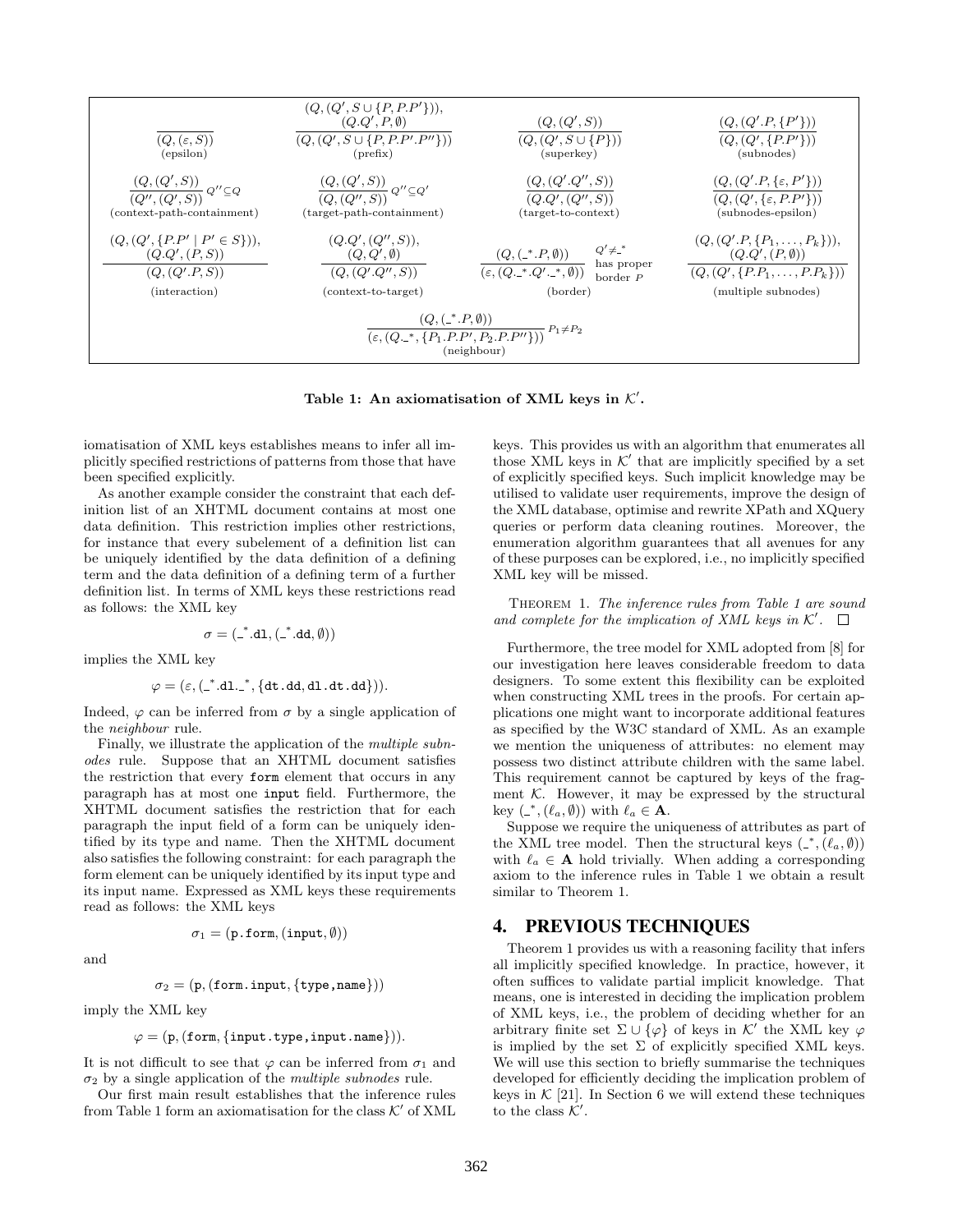Let  $\Sigma \cup \{\varphi\}$  be a finite set of keys in K. Let  $\mathcal{L}_{\Sigma,\varphi}$  denote the set of all labels  $\ell \in \mathcal{L}$  that occur in path expressions of keys in  $\Sigma \cup \{\varphi\}$ , and fix a label  $\ell_0 \in \mathbf{E} - \mathcal{L}_{\Sigma,\varphi}$ . Further, let  $O_{\varphi}$  and  $O_{\varphi}'$  be the  $PL_s$  expressions obtained from the  $PL$ expressions  $Q_{\varphi}$  and  $Q'_{\varphi}$ , respectively, when replacing each  $\_\,^*$  by  $\ell_0.$ 

Let p be an  $O_{\varphi}$ -path from a node  $r_{\varphi}$  to a node  $q_{\varphi}$ , let p' be an  $O'_{\varphi}$ -path from a node  $r'_{\varphi}$  to a node  $q'_{\varphi}$  and, for each  $i = 1, \ldots, k_{\varphi}$ , let  $p_i$  be a  $P_i^{\varphi}$ -path from a node  $r_i^{\varphi}$  to a node  $x_i^{\varphi}$ , such that the paths  $p, p', p_1, \ldots, p_{k_{\varphi}}$  are mutually node-disjoint. From the paths  $p, p', p_1, \ldots, p_{k_{\varphi}}$  we obtain the *mini-tree*  $T_{\Sigma,\varphi}$  by identifying the node  $r'_{\varphi}$  with  $q_{\varphi}$ , and by identifying each of the nodes  $r_i^{\varphi}$  with  $q_{\varphi}$ . Note that  $q_{\varphi}$  is the unique node in  $T_{\Sigma,\varphi}$  that satisfies  $q_{\varphi} \in [0,\varphi]$ , and  $q_{\varphi}'$  is the unique node in  $T_{\Sigma,\varphi}$  that satisfies  $q'_{\varphi} \in q_{\varphi}[\overline{O_{\varphi}'}]$ .

The following definition enables us to capture those nodes of  $T_{\Sigma,\varphi}$  which must be duplicated in a possible counterexample tree. The *marking* of the mini-tree  $T_{\Sigma,\varphi}$  is a subset M of the node set of  $T_{\Sigma,\varphi}$ : if for all  $i=1,\ldots,k_{\varphi}$  we have  $P_i^{\varphi} \neq \varepsilon$ , then M consists of the leaves of  $T_{\Sigma,\varphi}$ , and otherwise M consists of all descendant-or-selfs of  $q_{\varphi}$  in  $T_{\Sigma,\varphi}$ . The nodes in  $M$  are said to be *marked*.

EXAMPLE 3. The left of Figure 2 shows the mini-tree  $T_{\Sigma,\varphi}$ for the key

$$
\varphi = (\varepsilon, (\_\_^*, \mathit{publ}, (\mathit{author}, \{\mathit{first}.S, \mathit{last}.S\}))
$$

and some  $\Sigma$ , where library is the fixed label chosen from  $E-\mathcal{L}_{\Sigma,\varphi}$ . The marking of the mini-tree consists of its leaves (emphasised by  $\times$ ).  $\Box$ 

We use mini-trees to calculate the impact of a key in  $\Sigma$  on a possible counter-example tree for the implication of  $\varphi$  by Σ. To distinguish keys that have an impact from those that do not, we introduce the notion of *applicability*. A key  $\sigma$  is said to be *applicable* to  $\varphi$  if and only if there are nodes  $w_{\sigma} \in$  $[\![Q_{\sigma}]\!]$  and  $w_{\sigma} \in w_{\sigma}[\![Q_{\sigma}']\!]$  in  $T_{\Sigma,\varphi}$  such that  $w_{\sigma}'[\![P_i^{\sigma}]\!] \cap \mathcal{M} \neq \emptyset$ for all  $i = 1, ..., k_{\sigma}$ . We say that  $w_{\sigma}$  and  $w'_{\sigma}$  witness the applicability of  $\sigma$  to  $\varphi$ .

EXAMPLE 4. Let  $\Sigma$  consist of the two keys

$$
\sigma_1 = (\varepsilon, (-^*, publ, \{ doi\}) )
$$

and

 $\sigma_2 = (\angle^* . \text{publ}, (\text{author}, \{\text{first.S}, \text{last.S}\}),$ 

and let

$$
\varphi = (\varepsilon, (\_\_r, publicauthor, \{first.S, last.S\})).
$$

We find that  $\sigma_1$  is not applicable to  $\varphi$ , while  $\sigma_2$  is indeed applicable to  $\varphi$ .  $\Box$ 

We define the *witness graph*  $G_{\Sigma,\varphi}$  as the node-labelled digraph obtained from  $T_{\Sigma,\varphi}$  by inserting additional edges: for each key  $\sigma \in \Sigma$  that is applicable to  $\varphi$  and for each pair of nodes  $w_{\sigma} \in [Q_{\sigma}]$  and  $w_{\sigma} \in w_{\sigma}[Q_{\sigma}']$  that witness the applicability of  $\sigma$  to  $\varphi$ ,  $G_{\Sigma,\varphi}$  should contain the edge  $(w'_{\sigma}, w_{\sigma})$ . Subsequently, we refer to these additional edges as witness edges, while the original edges from  $T_{\Sigma,\varphi}$  are referred to as downward edges of  $G_{\Sigma,\varphi}$ . This is motivated by the fact that for every witness  $w_{\sigma}$  and  $w'_{\sigma}$ , the node  $w'_{\sigma}$  is a descendantor-self of the node  $w_{\sigma}$  in  $T_{\Sigma,\varphi}$ , and thus the witness edge  $(w'_{\sigma}, w_{\sigma})$  is an upward edge or loop in  $G_{\Sigma, \varphi}$ .

EXAMPLE 5. Let  $\Sigma = {\sigma_1, \sigma_2}$  and  $\varphi$  be as in Example 4. The witness graph  $G_{\Sigma,\varphi}$  is illustrated in the middle of Figure 2. It contains a witness edge arising from  $\sigma_2$ .  $\Box$ 

The size  $|\varphi|$  of a key  $\varphi$  is defined as the sum of the lengths of all path expressions in  $\varphi$ , i.e.,  $|\varphi| = |Q_{\varphi}| + |Q'_{\varphi}| +$  $\sum_{i=1}^{k_{\varphi}} |P_i^{\varphi}|$ . Furthermore, let  $||\Sigma||$  denote the sum of the sizes  $|\sigma|$  over all  $\sigma \in \Sigma$ .

LEMMA 1 ([21]). Let  $\Sigma \cup {\varphi}$  be a finite set of XML keys in K. The node  $q_{\varphi}$  is reachable from  $q_{\varphi}'$  in the witness graph  $G_{\Sigma,\varphi}$  if and only if  $\varphi \in \Sigma^+$ .

EXAMPLE 6. Let  $\Sigma = {\sigma_1, \sigma_2}$  and  $\varphi$  as in Example 4. Since  $\varphi$  is not implied by  $\Sigma$  the completeness proof of the axiomatisation for  $K$  includes the description of a generation of a counter-example tree. An example of such a counterexample tree is illustrated in Figure 2.  $\Box$ 

Based on Lemma 1 we have established the following algorithm for deciding XML key implication in the fragment K.

ALGORITHM 1 (*XML Key*-IMPLICATION IN  $K$ ). **Input:** finite set  $\Sigma \cup {\varphi}$  of XML keys in  $\mathcal{K}$ 

**Output:** yes, if  $\Sigma \models \varphi$ ; no, if  $\Sigma \not\models \varphi$ 

Method:

- (1) Construct  $G_{\Sigma,\varphi}$  from  $\Sigma$  and  $\varphi$ ;
- (2) IF  $q_{\varphi}$  is reachable from  $q_{\varphi}'$  in  $G_{\Sigma,\varphi}$

THEN RETURN(yes)

(3) ELSE RETURN(no).

THEOREM 2 ([21]). Let  $\Sigma \cup {\varphi}$  be a finite set of XML keys in K. Algorithm 1 decides the implication problem  $\Sigma \models$  $\varphi$  in time  $\mathcal{O}(|\varphi| \times (||\Sigma|| + |\varphi|)). \quad \Box$ 

### 5. NON-EXTENSIBILITY

We will briefly describe some *showcases* that illustrate how Algorithm 1 fails when structural keys are permitted as well, i.e. for XML keys in  $K'$ .

Let  $\Sigma_1 = \{(\mathsf{u1}, (\_\cdot^*, \mathsf{o1}, \emptyset))\}$  and

$$
\varphi_1 = (\varepsilon, (\mathtt{ul.}^*.\mathtt{ol.li.ol}, \mathtt{\{li. s\}})).
$$

The relative structural key in  $\Sigma$  requires each *legal* XHTML document to have at most one ordered list nested inside each unordered list (on the level following the root of the document). Among other restrictions, it is implicit that every such legal document cannot have any ordered list occurring as a list item of another ordered list which is nested inside an unordered list. Hence,  $\varphi_1$  must also be satisfied by every XHTML document that satisfies  $\Sigma_1$ . More formally, the soundness of the border, target-path-containment and *superkey* rule shows that  $\Sigma_1$  implies  $\varphi_1$ .

Let us consider the witness graph  $G_{\Sigma_1,\varphi_1}$  in the left of Figure 3. The node  $q_{\varphi_1}$  is not reachable from the node  $q_{\varphi_1}'$ . Consequently, Algorithm 1 returns the wrong result, and the generated alleged counterexample tree (according to the general construction in the completeness argument, cf. [21]) violates  $\Sigma_1$ , see Figure 3. Consequently, Algorithm 1 does not work correctly for the class  $K^{\prime}$ .

Algorithm 1 also fails for instances in which keys can be derived by an application of the *neighbour* rule, e.g.,  $\Sigma_2$  =  $\{(\texttt{ol},(\_\cdot^*,\texttt{ul},\emptyset))\}$  and

$$
\varphi_2=(\varepsilon, (\mathtt{ol.}^*, \mathtt{ \{li.ul. S, li.ol.li.ul\})}).
$$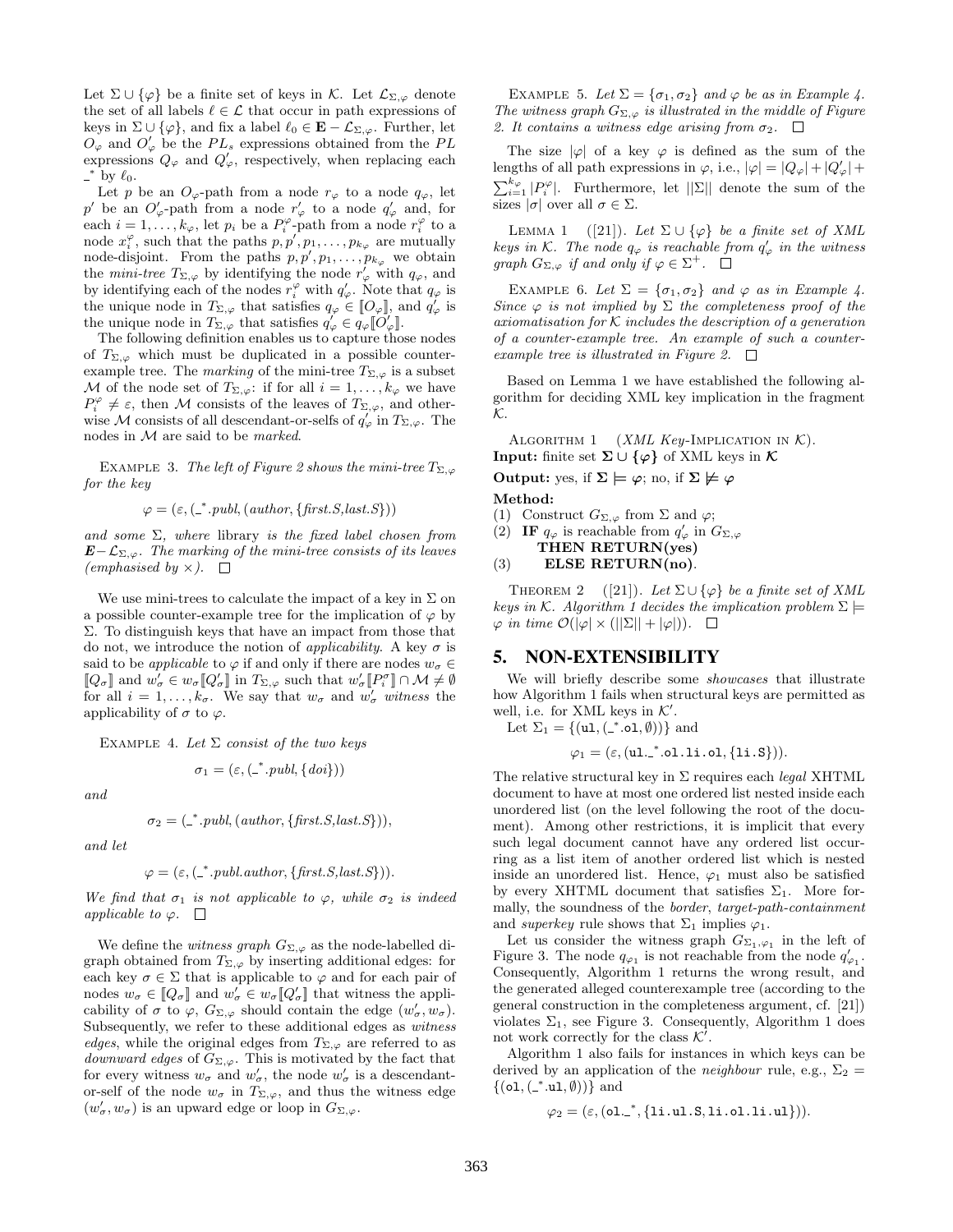

Figure 2: A mini-tree, witness graphs and counter-example tree.

In contrast to the case when structural keys are not permitted it now appears that non-trivial absolute keys are indeed implied by relative keys.

Let

$$
\Sigma_3 = \{(\texttt{ol}.1i, (\texttt{ol}, \emptyset)), (\texttt{ol}, (\texttt{li}. \texttt{ol}, \{\texttt{li}. S, \texttt{type}\}))\}
$$

and

$$
\varphi_3 = (\texttt{ol}, (\texttt{li}, \{\texttt{ol}\texttt{.li}.\texttt{S}, \texttt{ol}\texttt{.type}\})).
$$

According to the soundness of the multiple subnodes rule  $\Sigma_3$  implies  $\varphi_3$ . However,  $q_{\varphi_3}$  is not reachable from  $q'_{\varphi_3}$  in the witness graph  $G_{\Sigma_3,\varphi_3}$ , cf. Figure 3. Consequently, Algorithm 1 returns the wrong result, and the generated alleged counterexample tree violates  $\Sigma_3$ , cf. Figure 3.

# 6. XML KEY IMPLICATION

We have seen in the last section how the algorithm for deciding implication of keys in  $K$  does not work for the broader class  $K'$ . The showcases that highlight how the algorithm fails, however, have given us new insights into a possible extension of our techniques to the class  $K'$ . We will now introduce and explain these extensions. In particular, we will establish an efficient algorithm for deciding implication of the fragment  $K'$ . Indeed, the gain in expressiveness from  $K$  to  $K'$  comes for free in terms of efficiency.

Let  $\Sigma \cup {\varphi}$  denote an instance of the implication problem for  $K'$  where  $\Sigma$  contains some structural key. In this case, the mini-tree  $T_{\Sigma,\varphi}$  may not be suitable for generating a possible counterexample tree because a single copy of the minitree may already violate some structural key in  $\Sigma$  that is applicable to  $\varphi$ .

As a first step we introduce tiny-trees as compressed versions of mini-trees. Intuitively, in the tiny-tree  $\overline{T}_{\Sigma,\varphi}$  we identify separate paths in  $T_{\Sigma,\varphi}$  that offend some structural key in  $\Sigma$  whenever we can, i.e., whenever such paths have the same sequence of node labels.

Two nodes  $v, w$  in the node set of the mini-tree  $T_{\Sigma, \varphi}$  are said to be equivalent, denoted by  $v \sim w$ , if and only if there is some structural key  $(Q_{\sigma}, (Q'_{\sigma}, \emptyset)) \in \Sigma^{+}$  such that there is some  $w_{\sigma} \in [Q_{\sigma}]$  and some simple path expression  $P' \subseteq Q'_{\sigma}$ such that  $v, w \in w_{\sigma}[[P']]$ . The relation  $\sim$  is an equivalence relation on the node set of  $T_{\Sigma,\varphi}$ , i.e., reflexive, symmetric and transitive.

The tiny tree  $T_{\Sigma,\varphi}$  has as its node set the quotient of the node set of the mini-tree  $T_{\Sigma,\varphi}$  with respect to ∼. The edge set of the tiny tree  $\overline{T}_{\Sigma,\varphi}$  consists of precisely those edges  $(V, W)$  where  $V \neq W$  and there are  $v \in V$  and  $w \in W$  such that  $(v, w)$  is an edge of the mini-tree  $T_{\Sigma, \varphi}$ .

ALGORITHM 2 (TINY-TREE GENERATION). Input: mini-tree T

Output: tiny-tree  $\overline{T}$ 

#### Method:

- (1) WHILE  $\exists (Q_{\sigma}, (Q'_{\sigma}, \emptyset)) \in \Sigma$  such that
- (2)  $\exists w_{\sigma} \in [Q_{\sigma}]$  and  $\exists P' \subseteq Q'_{\sigma}$  such that
	- $\exists w'_\sigma, w''_\sigma \in w_\sigma\llbracket P' \rrbracket$  with  $w'_\sigma \neq w''_\sigma$
- (3) DO Identify in  $T$  the paths from the root to  $w''$  and  $w'$ (4) RETURN $(T)$ .

LEMMA 2. Algorithm 2 computes the tiny tree  $\overline{T}_{\Sigma,\varphi}$  from the mini tree  $T_{\Sigma,\varphi}$ .  $\square$ 

Let M denote the marking of the mini tree  $T_{\Sigma,\varphi}$ . As a next step we define the marking  $\overline{\mathcal{M}}$  of the tiny tree  $\overline{T}_{\Sigma,\varphi}$  as follows: a node V of  $\overline{T}_{\Sigma,\varphi}$  belongs to  $\overline{\mathcal{M}}$  if and only if there is some  $v \in V$  such that  $v \in \mathcal{M}$  or there is some ancestor node W of V in  $\overline{T}_{\Sigma,\varphi}$  that already belongs to  $\overline{\mathcal{M}}$ . Informally, the marking of the tiny tree is the downward closure of the marking of the mini tree with respect to document order.

EXAMPLE 7. Let  $\Sigma = \{(publ, (author, \emptyset))\}$ , and

 $\varphi = (\varepsilon, (publ, \{author.first.S, author.last.S\})).$ 

The mini-tree  $T_{\Sigma,\varphi}$ , tiny-tree  $\overline{T}_{\Sigma,\varphi}$  and a counterexample for the implication of  $\varphi$  by  $\Sigma$  are illustrated in Figure 4.  $\square$ 

For the class  $K'$  the tiny-tree  $\overline{T}_{\Sigma,\varphi}$  will take on the role that the mini-tree  $T_{\Sigma,\varphi}$  played for the class  ${\mathcal K}.$  In fact, the witness graph  $G_{\Sigma,\varphi}$  is defined exactly as before but results from the tiny-tree  $T_{\Sigma,\varphi}$  rather than the mini-tree  $T_{\Sigma,\varphi}$ .

A key  $\sigma \in \mathcal{K}'$  is said to be *applicable* to  $\varphi$  if and only if there are nodes  $w_{\sigma} \in [ \mathbb{Q}_{\sigma} ]$  and  $w_{\sigma}' \in w_{\sigma} [ \mathbb{Q}_{\sigma}']$  in  $\overline{T}_{\Sigma, \varphi}$  such that  $w'_{\sigma}[[P^{\sigma}]\cap \overline{\mathcal{M}}\neq \emptyset$  for all  $P^{\sigma}\in S_{\sigma}$ . We say that  $w_{\sigma}$  and  $w'_{\sigma}$  witness the applicability of  $\sigma$  to  $\varphi$ .

In order to decide implication in  $K'$  we now only require a single additional step which results from the following lemma. Intuitively, if the tiny tree still violates some structural key in  $\Sigma$ , then there cannot be any counterexample for the implication of  $\varphi$  by  $\Sigma$ .

LEMMA 3. Let  $\Sigma \cup {\varphi}$  be a finite set of XML keys in K', and let  $\overline{T}_{\Sigma,\varphi}$  denote its tiny tree. If there is some structural key  $\sigma \in \Sigma$  such that there is some  $w_{\sigma} \in [Q_{\sigma}]$  in  $T_{\Sigma, \varphi}$  and there are distinct  $w'_\sigma, w''_\sigma \in w_\sigma [Q'_\sigma]$  in  $\overline{T}_{\Sigma,\varphi}$ , then  $\{\sigma\}$   $\vdash$  $\varphi$ .  $\Box$ 

Example 8. Let

$$
\Sigma = \{ (publ, (\_\_ * .author, \emptyset)) \},
$$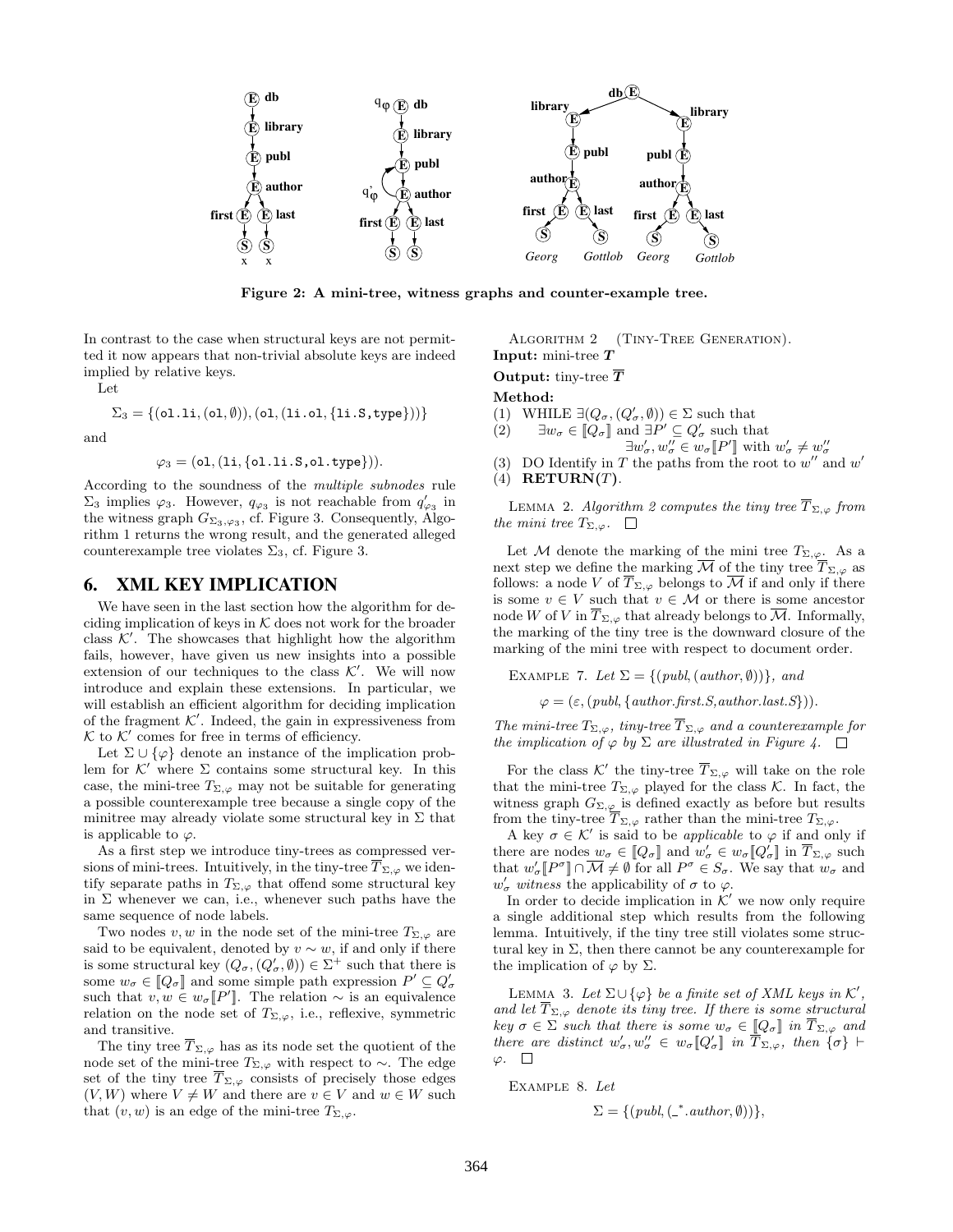

Figure 3: Witness graphs and the alleged counter-example tree.



Figure 4: Mini-tree  $T_{\Sigma,\varphi}$ , tiny-tree  $\overline{T}_{\Sigma,\varphi}$  and counterexample for Example 7.

and

$$
\varphi = (\varepsilon, (publ.^{*}, \{journal, author, conference, author\})).
$$

The mini-tree  $T_{\Sigma,\varphi}$  is illustrated in Figure 5. Since there is no single simple path expression via which both of the distinct author nodes in  $T_{\Sigma,\varphi}$  can be reached from the publ node, the tiny-tree coincides with the mini-tree. Notice that  $\varphi$  can be inferred from  $\Sigma$  by a single application of the neighbour rule.  $\Box$ 



Figure 5: Mini-tree and Tiny-tree for Example 8.

Lemma 3 implies, in particular, that we cannot characterise key implication in  $K'$  by reachability in the witness graph, as established for the class  $K$ . However, reachability is still a sufficient condition. The proof encodes paths of the witness graph into inference steps to derive  $\varphi$  from  $\Sigma$ . This is accomplished by utilising correspondences between witness edges and applicable keys.

LEMMA 4. Let  $\Sigma \cup {\varphi}$  be a finite set of XML keys in K'. If  $q_{\varphi}$  is reachable from  $q_{\varphi}'$  in the witness graph  $G_{\Sigma,\varphi}$ , then  $\varphi \in \Sigma^{+}.$ 

ALGORITHM 3 (*XML Key*-IMPLICATION IN  $K'$ ). **Input:** finite set  $\Sigma \cup {\varphi}$  of XML keys in  $\mathcal{K}'$ 

**Output:** yes, if  $\Sigma \models \varphi$ ; no, if  $\Sigma \not\models \varphi$ Method:

- (1) Construct  $T_{\Sigma,\varphi}$  from  $\Sigma$  and  $\varphi$ ; (2) IF  $\exists (Q_{\sigma}, (Q'_{\sigma}, \emptyset)) \in \Sigma$  such that  $\exists w_{\sigma} \in [Q_{\sigma}]$  in  $\overline{T}_{\Sigma, \varphi}$ and  $\exists$  distinct  $w'_{\sigma}, w''_{\sigma} \in w_{\sigma}[\![Q'_{\sigma}]\!]$  in  $\overline{T}_{\Sigma, \varphi}$
- 
- (3) THEN RETURN(yes)
- (4) ELSE Construct  $G_{\Sigma,\varphi}$  from  $\Sigma$  and  $\varphi$ ;
- (5) IF  $q_{\varphi}$  is reachable from  $q_{\varphi}'$  in  $G_{\Sigma,\varphi}$ THEN RETURN(yes)

$$
(6) \qquad \qquad \textbf{ELSE RETURN} \textbf{(no)}.
$$

A comparison between Algorithm 3 and Algorithm 1 shows that adding structural keys to  $K$  results in the additional steps between lines (1) to (3). These are justified by Lemma 3.

EXAMPLE 9. Let  $\Sigma \cup {\varphi}$  be as in Example 8. Recall that  $\varphi$  is implied by  $\Sigma$ , and consider the tiny-tree  $\overline{T}_{\Sigma,\varphi}$  in Figure 5. With this input instance Algorithm 3 returns yes in line (3) since there are two distinct author nodes in  $\overline{T}_{\Sigma,\varphi}$ reachable from the publ node.  $\square$ 

Example 10. Let

$$
\Sigma = \{ (\_\ , (pubLauthor, \{first.S, last.S\})) \}
$$

and

$$
\varphi = (\_^*, (publ, \{author.first.S, author.last.S\})).
$$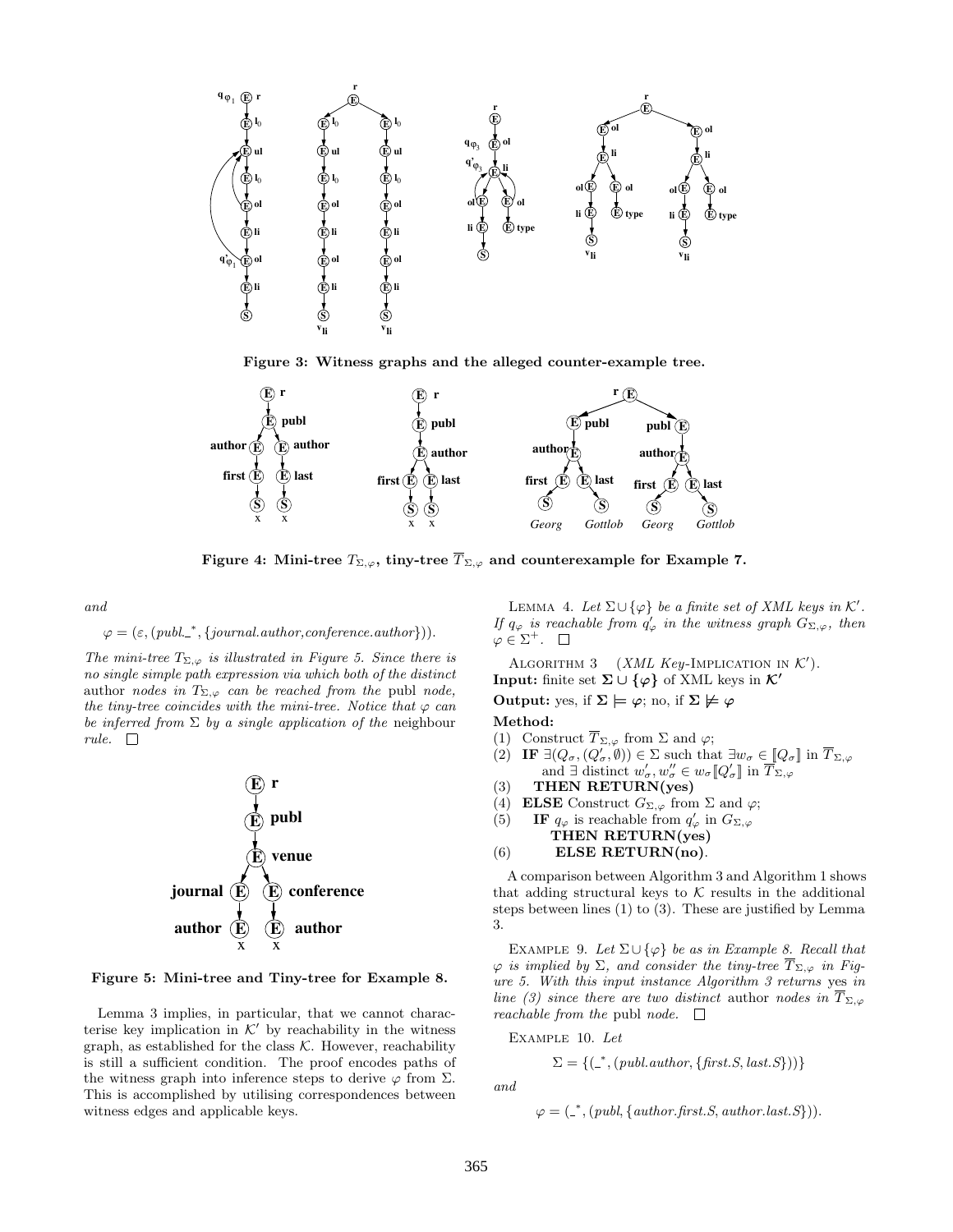

Figure 6: Witness graph, counterexample tree and another witness graph for Example 10.

The associated mini-tree  $T_{\Sigma,\varphi}$  is the one illustrated in the very left of Figure 4. The tiny-tree  $T_{\Sigma,\varphi}$  coincides with this mini-tree since there are no structural keys in  $\Sigma$ . The witness graph  $G_{\Sigma,\varphi}$  is illustrated in the left of Figure 6. Since  $q_{\varphi}$  is not reachable from  $q_{\varphi}'$  Algorithm 3 returns no. A counterexample tree for the implication of  $\varphi$  by  $\Sigma$  is illustrated in the middle of Figure 6. Let us now consider

 $\Sigma = \{ (publ, (author, \emptyset)), (\_\_\_\_ (publ.author, \{first.S, last.S\})) \}$ and

$$
\varphi = (\_^*, (publ, \{author.first.S, author.last.S\})).
$$

We know from previous examples that removing any single key from  $\Sigma$  means that  $\varphi$  is not implied by  $\Sigma$ . The mini- and tiny-trees are those of Figure 4, respectively. The witness graph  $G_{\Sigma,\varphi}$  is illustrated in the right of Figure 6. Notice that

$$
(\_^*, (publ. author, \{first.S, last.S\}))
$$

becomes applicable to  $\varphi$  in  $\overline{T}_{\Sigma,\varphi}$ . With this input instance Algorithm 3 returns yes in line (5) since  $q_{\varphi}$  is reachable from  $q_\varphi'$  .

The additional effort in lines (1)-(3) necessary for deciding key implication in  $K'$  rather than  $K$  does not add to the time-complexity, cf. Theorem 2.

THEOREM 3. Let  $\Sigma \cup {\varphi}$  be a finite set of XML keys in K'. Algorithm 3 decides the implication problem  $\Sigma \models \varphi$  in time  $\mathcal{O}(|\varphi| \times (||\Sigma|| + |\varphi|)). \quad \Box$ 

## 7. BORDER TO INTRACTABILITY

The keys of the class  $K'$  form a fragment of *numerical* constraints [20]. For the purposes of this paper it suffices to consider the following fragment of numerical constraints. An upper-bound constraint  $\varphi$  for XML is an expression

$$
card(Q, (Q', S)) \le \max
$$

where  $Q, Q'$  are PL expressions, and all  $P \in S$  are  $PL_s$ expressions such that  $Q.Q'$  is a valid path expression if  $k =$ 0, and  $Q.Q'.P$  are valid path expressions for all  $P \in S$  if  $k >$ 0, where k is a non-negative integer, and where max  $\in \mathbb{N} \cup$  $\{\infty\}$ . An XML tree T satisfies card $(Q, (Q', \{P_1, \ldots, P_k\})) \le$ max if and only if for all  $q \in [Q]$ , for all  $q' \in q[Q']$  such that for all  $x_1, \ldots, x_k$  with  $x_i \in q^{\dagger}[P_i]$  for  $i = 1, \ldots, k$ , the following holds:

$$
| \{ q'' \in q[\![Q']\!] \; | \; \exists y_1, \ldots, y_k \text{ such that}
$$
  
  $y_i \in q''[\![P_i]\!]$  and  $x_i =_v y_i$  for  $i = 1, \ldots, k \} | \le \max.$ 

However, it has been shown [20] that the implication problem of the class  $\{card(\varepsilon, (P', S)) \leq \max | 1 \leq \max \leq 6 \}$  is already coNP-hard to decide. Hence, our results show that  $K'$  constitutes the large tractable fragment of upper-bound constraints where the upper bound is fixed to 1. A further tractable fragment of upper-bound constraints are numerical keys in which the set  $S$  of simple key path expressions is non-empty [20]. This fragment is incomparable to  $K'$ .

#### 8. CONCLUSION AND FUTURE WORK

We have demonstrated that the class  $K'$  forms an expressive, yet tractable fragment of XML keys [8]. The class  $K'$ extends the previously-studied robust class  $K$  [21] by structural keys which identify nodes independently of any data values. The gain in expressiveness comes for free as our axiomatisation can be encoded in an algorithm that decides key implication in  $K'$  as efficiently as for  $K$  [21]. However, we could not characterise key implication in  $K'$  as reachability in a suitable digraph, in contrast to  $K$ . Moreover,  $K'$ constitutes an efficiently-decidable subclass of upper-bound constraints for which implication is strongly coNP-hard to decide [20].

One area that warrants future research is the study of keys with respect to even more expressive path languages [6, 14, 27, 28, 38]. In particular, axiomatisability and implication problem are still open for XML keys with key path expressions in PL [9]. It may also prove a challenging task to apply the notion of value-equality, studied in this paper, to more expressive classes of XML constraints such as functional or multivalued dependencies [4, 19, 22, 25, 26, 30, 34, 35, 36].

#### 9. ACKNOWLEDGEMENT

This research is supported by the Marsden fund council from Government funding, administered by the Royal Society of New Zealand.

## 10. REFERENCES

- [1] S. Abiteboul, R. Hull, and V. Vianu. Foundations of Databases. Addison-Wesley, 1995.
- [2] V. Apparao et al. Document object model (DOM) Level 1 Specification, W3C Recommendation, Oct. 1998. http://www.w3.org/TR/REC-DOM-Level-1/.
- [3] M. Arenas, W. Fan, and L. Libkin. What's hard about XML schema constraints? In Proceedings of the 13th International Conference Database and Expert Systems Applications - DEXA 2002, number 2453 in